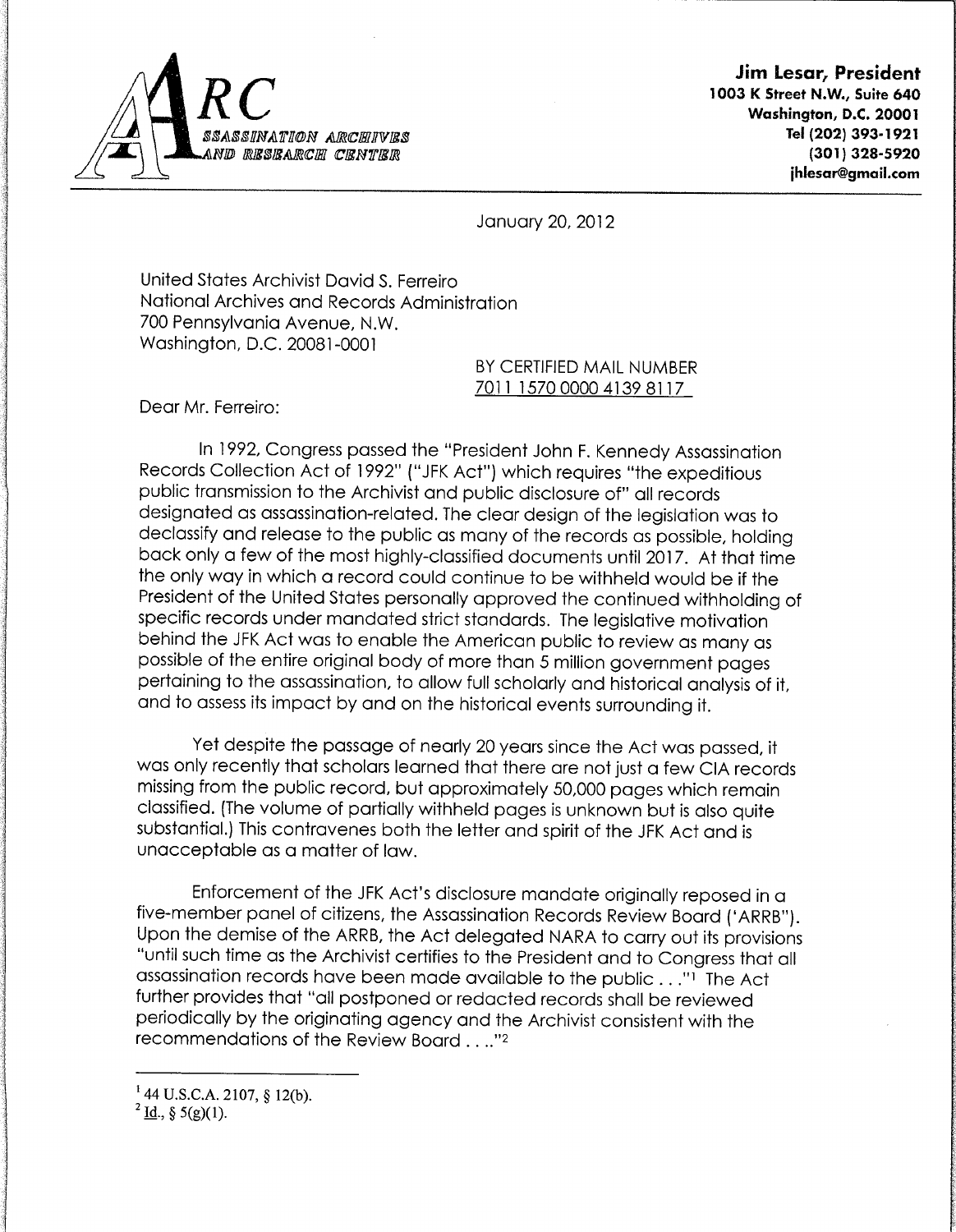Since the expiration of the ARRB, the CIA and NARA have upheld the purpose of the JFK Act and facilitated the public disclosure of many thousands of records. According to a press release on NARA's JFK Act website, the CIA speeded up its processing of withheld documents through 2010. As a result, for example, in 2004, two volumes of the CIA's Jack Pfeiffer report on the Bay of Pigs were reviewed and released under JFK Act standards. But, with all due respect, NARA now appears to be to disregarding its mandate and is not fulfilling its responsibilities to enforce the provisions and intent of the JFK Act.

In 2010, NARA held a public forum to discuss the plan of a National Declassification Center ("NDC") to declassify historical records. Pursuant to an Executive Order issued by President Barack Obama, the NDC was instructed to release 400 million pages of backlogged historical records by 2013. It was at this NARA forum that Deputy Archivist Michael Kurtz revealed that the CIA continues to withhold approximately 50,000 pages of JFK assassination-related records. He also stated that as part of the NDC's plan to release historical records, these records would be reviewed for release prior to 2013.

However, at a subsequent public forum the NDC reneged on this commitment. Without providing reasoning or justification under the JFK Act, it now takes the position that the JFK records will not be part of the declassification of historic documents project but will need to wait for further evaluation by the Central Intelligence Agency in 2017.

First, while the goal of declassifying the general backlog is highly laudable, NARA has seemingly lost sight of the fact that The JFK Act Collection continues to be of paramount interest to scholars, historians, and the American public. Indeed, we understand that NARA receives as many or more inquiries on this Collection than any other discrete subject of historical research at NARA. The American public has maintained that elevated level of interest for almost 50 years.

Second, the nature of the public interest in the rapid declassification of the JFK assassination records - which warrants giving priority to the disclosure of these records above others -- isreflected in many ways. Foremost is**the unanimous vote by Congress** to mandate that disclosure be given urgent attention. Congress also decreed that these documents be released under perhaps the most liberal and wide-ranging disclosure standards ever enacted.

Third, dozens of new books and articles on the subject of the assassination and the concomitant history of the United States continue to appear regularly nearly five decades after President Kennedy's murder.

With the 50<sup>th</sup> anniversary of the assassination less than two years away, there is little doubt that public interest will only increase as November 22, 2013 approaches. A new spate of books and films and news articles is already beginning to reflect the depth of this phenomenon once again. The 50<sup>th</sup> anniversary will be the occasion of a renewed national debate on the assassination and the investigations into it, and the significance of the new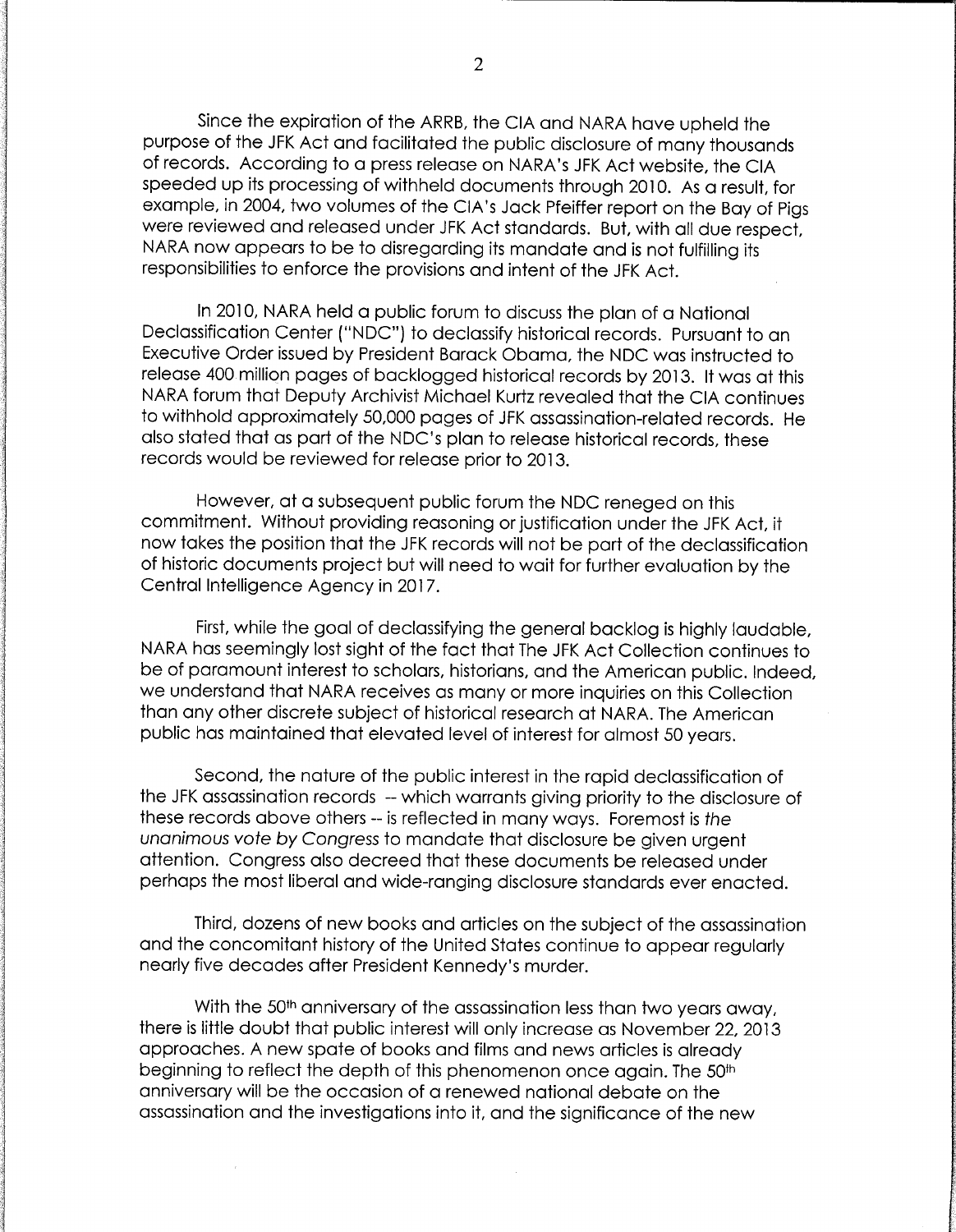information which has emerged as a result of the JFK Act releases will be studied and analyzed. This debate will occur in the context of the hard political truth that poll after poll reflects that there has been a precipitous decline in public confidence and American citizens have come to profoundly distrust their institutions and leaders. This national debate needs to be as fully informed as possible lest public distrust be further increased and — equally antithetical to democratic principles — lest purveyors of theories not based on documentary evidence continue to spread doubt and confusion about the case. (Conversely new records can point to areas of research where further scrutiny is warranted.)

Knowledge of our history is an essential feature of democratic accountability. The Founding Fathers were profoundly absorbed with the study of historical events and the political lessons to be learned from them. Exempli fying this tenet, NARA's motto states: **"The Past Is Prologue".** But since the advent of the Cold War, knowledge and accountability have been greatly shrouded by pervasive secrecy surrounding the most critical aspects of our governance. This point is forcefully illustrated by what has recently been learned as a result of JFK Act disclosures.

For example, we now know that the CIA was confronted with inquiries from the House Select Committee on Assassinations ("HSCA") about the preassassination contacts of alleged assassin Lee Harvey Oswald with the Directorio Revolucionario Estudantil ("DRE" or "Cuban Student Directorate"). Declassified documents show that the DRE was a CIA-"conceived, created and funded" Cuban exile organization in the 1960s. In the late 1970's the CIA brought a retired CIA officer, George Joannides, out of retirement to act as liaison with HSCA when it sought records from the CIA regarding the Oswald/DRE activities and requested the identity of DRE's case officer. Neither the CIA nor Joannides ever informed HSCA that Joannides himself had been the DRE's case officer at the very time Oswald was in contact with the DRE; and neither the CIA nor Joannides provided the information sought by the Congressional committee.

Professor G. Robert Blakey, who served as Chief Counsel and Staff Director of the HSCA, has stated in a sworn affidavit that the CIA's conduct in inserting Joannides "undercover" into the HSCA's investigation "constituted not only a breach of the written memorandum of understanding the HSCA in good faith entered into with the Agency,..., but a manifest, and hardly minor matter, a criminal violation of 18 U.S.C. § 1505", which proscribes conduct that "impedes... the due and proper exercise of the power of inquiry ... of any committee of either House'...."

Similarly, in a sworn affidavit addressing the CIA's withholding of records pertaining to Joannides from the ARRB, Prof. Anna Nelson, a Professor of History who was <sup>a</sup> member of the ARRB stated:

> By its actions, the CIA has thus destroyed the integrity of the probe made by Congress, influenced the ARRB which was required by the legislation to use the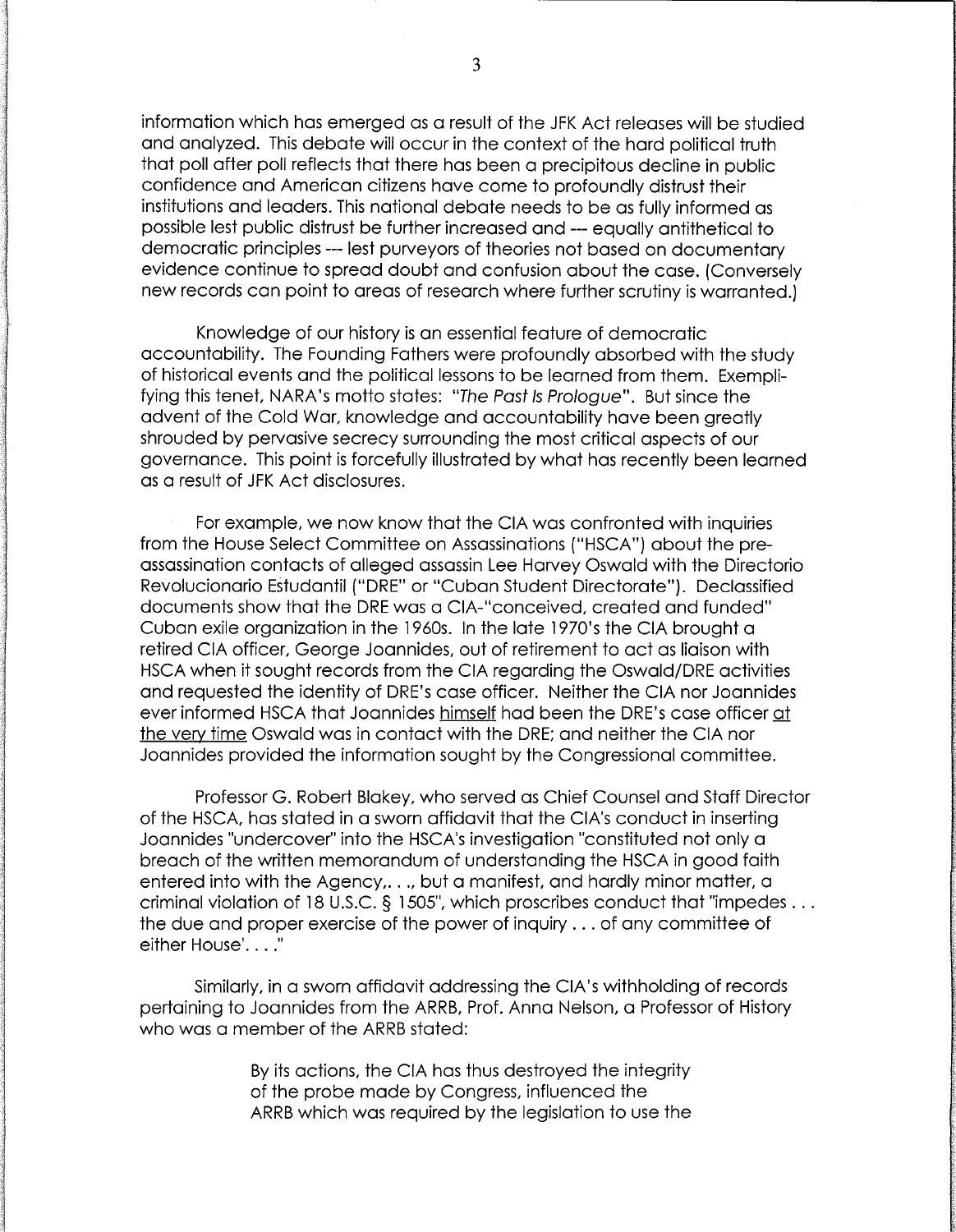records of that investigation and cast additional doubt upon itself. It is important that all additional information which bears upon the CIA's conduct regarding both the congressional investigation and itself be made public as soon as possible so that Mr. Morley and others may continue to research these matters. Moreover, Congress itself may wish to investigate the CIA's alleged corruption of its inquiry into the Kennedy assassination.

In order for the American public to be fully informed about the type of questions raised by HSCA Chief Counsel Blakey and ARRB member Nelson, the records currently withheld by the CIA should be reviewed and released under JFK Act standards before the 50<sup>th</sup> anniversary of President Kennedy's assassination. The Archivist of the United States is authorized and required by the JFK Act to undertake such action. The undersigned respectfully and urgently request that you do so.

In view of the need from prompt action on this matter, I would appreciate a response from you at your earliest possible convenience.

Sincerely yours,<br>I in fest

**t/** Jim Lesar, President AARC

**M IsL** BRENDA BRODY DANIEL ALCORN, Esq.

AARC Board of Directors AARC Board of Directors

<u>Machine (S)</u> (S) MARK ZAID, Esq. **CHARLIE SANDERS**, Esq.

 $\frac{1}{\sqrt{2}}$ 

Prof. G. Robert Blakey, Esq. Former Chief Counsel and Staff Director For the House Select Committee on Assassinations